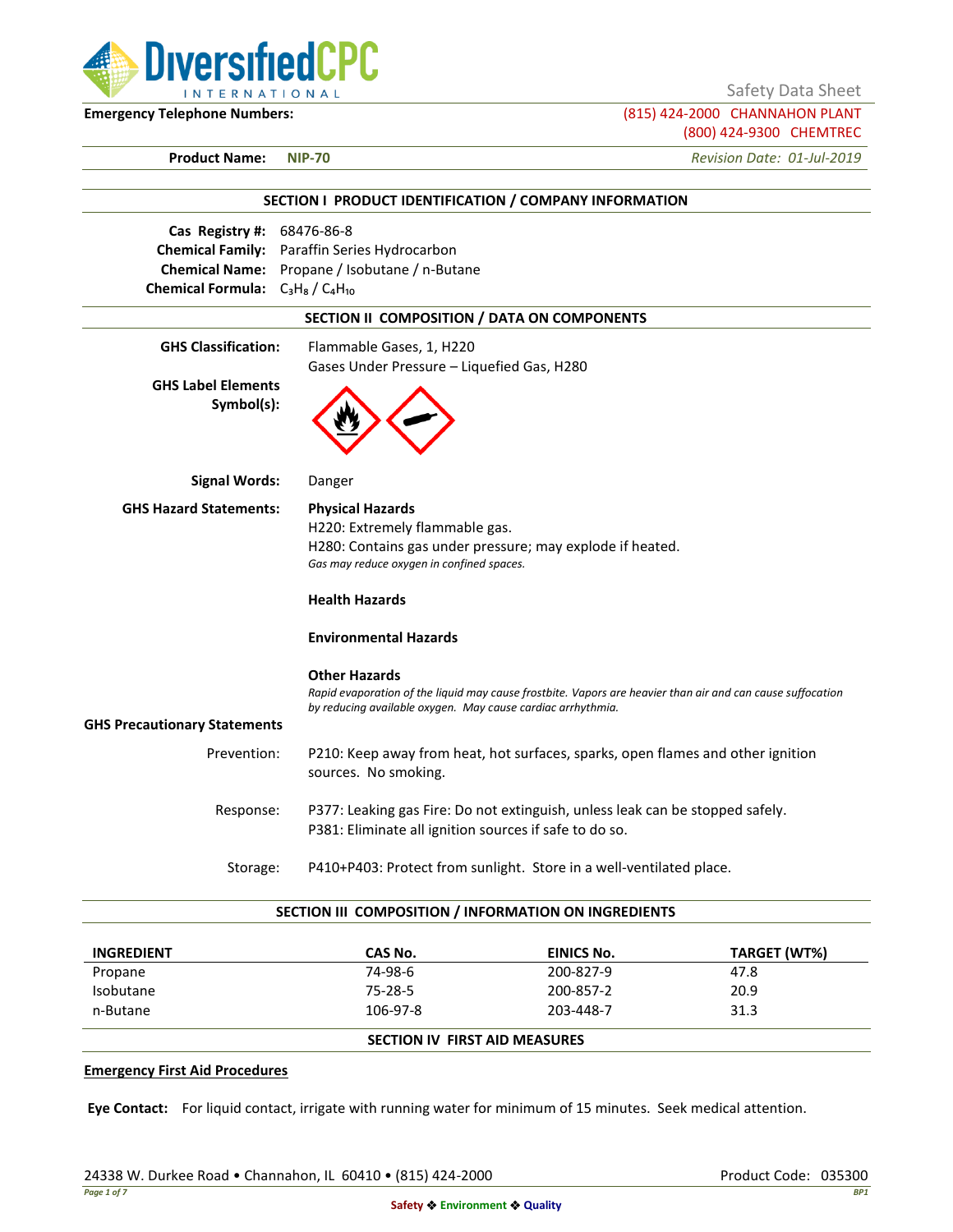

| Skin Contact: For liquid contact, warm areas gradually and get medical attention if there is evidence of frost bite or tissue |
|-------------------------------------------------------------------------------------------------------------------------------|
| damage. Flush area with lukewarm water. Do not rub affected area. If blistering occurs, apply a sterile                       |
| dressing. Seek medical attention.                                                                                             |
|                                                                                                                               |

**Inhalation:** Remove to fresh air. Artificial respiration and/or oxygen may be necessary. Consult a physician. **Ingestion:** This material is a gas under normal atmospheric conditions and ingestion is unlikely.

Most important symptoms and effects

**Acute:** Anesthetic effects at high concentrations.

**Delayed:** None known or anticipated. See Section 11 for information on effects from chronic exposure, if any.

**Notes to Physician:** Epinephrine and other sympathomimetic drugs may initiate cardiac arrhythmias in persons exposed to high concentrations of hydrocarbon solvents (e.g., in enclosed spaces or with deliberate abuse). The use of other drugs with less arrhythmogenic potential should be considered. If sympathomimetic drugs are administered, observe for the development of cardiac arrhythmias.

### **SECTION V FIRE FIGHTING MEASURES**

### **Suitable Extinguishing Media:**

Water spray, Water mist, Foam, Dry chemical or Carbon Dioxide. Carbon dioxide can displace oxygen. Use caution when applying carbon dioxide in confined spaces.

### **Fire Fighting Procedures:**

For fires beyond the initial stage, emergency responders in the immediate hazard area should wear protective clothing. When the potential chemical hazard is unknown, in enclosed or confined spaces, a self contained breathing apparatus should be worn. In addition, wear other appropriate protective equipment as conditions warrant (see Section 8). Isolate immediate hazard area and keep unauthorized personnel out. Stop spill/release if it can be done safely. If this cannot be done, allow fire to burn. Move undamaged containers from immediate hazard area if it can be done safely. Stay away from ends of container. Water spray may be useful in minimizing or dispersing vapors and to protect personnel. Cool equipment exposed to fire with water, if it can be done safely.

### **Unusual Fire and Explosion Hazards:**

Extremely flammable. Contents under pressure. This material can be ignited by heat, sparks, flames, or other sources of ignition. The vapor is heavier than air. Vapors may travel considerable distances to a source of ignition where they can ignite, flash back, or explode. May create vapor/air explosion hazard indoors, in confined spaces, outdoors, or in sewers. If container is not properly cooled, it can rupture in the heat of a fire. Drains can be plugged and valves made inoperable by the formation of ice if rapid evaporation of large quantities of the liquefied gas occurs. Do not allow run-off from fire fighting to enter drains or water courses – may cause explosion hazard in drains and may reignite.

**Hazardous Combustion Products**: Combustion may yield smoke, carbon monoxide, and other products of incomplete combustion. Oxides of nitrogen and sulfur may also be formed.

*See Section 9 for Flammable Properties including Flash Point and Flammable (Explosive) Limits.*

### **NPCA - HMIS RATINGS**

| <b>HEALTH</b>              |  |
|----------------------------|--|
| <b>FLAMMABILITY</b>        |  |
| <b>REACTIVITY</b>          |  |
| <b>PERSONAL PROTECTION</b> |  |

**PERSONAL PROTECTION - (***Personal Protection Information To Be Supplied By The User)*

### **SECTION VI ACCIDENTAL RELEASE MEASURES**

**Steps To Be Taken If Material Is Released or Spilled**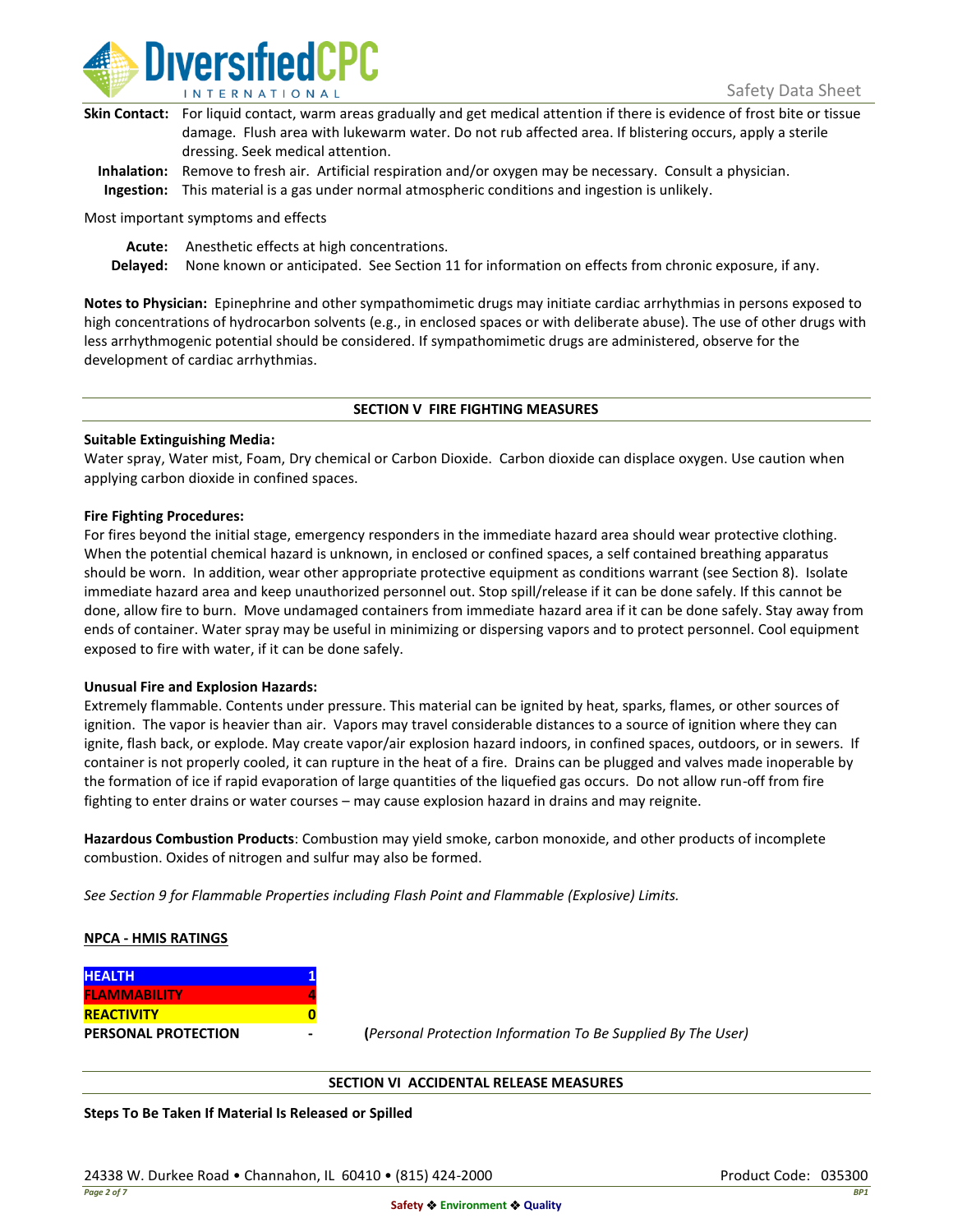

Avoid sources of ignition - ventilate area. Use water fog to evaporate or ventilate. Protect body against contact with liquid. If confined space - use self contained breathing apparatus. Consult local fire authorities.

**Personal Precautions:** Extremely flammable. Spillages of liquid product will create a fire hazard and may form an explosive atmosphere. Keep all sources of ignition and hot metal surfaces away from spill/release if safe to do so. The use of explosion-proof electrical equipment is recommended. Beware of accumulation of gas in low areas or contained areas, where explosive concentrations may occur. Prevent from entering drains or any place where accumulation may occur. Ventilate area and allow to evaporate. Stay upwind and away from spill/release. Avoid direct contact with material. For large spillages, notify persons downwind of the spill/release, isolate immediate hazard area and keep unauthorized personnel out. Wear appropriate protective equipment, including respiratory protection, as conditions warrant (see Section 8). See Sections 2 and 7 for additional information on hazards and precautionary measures.

**Environmental Precautions:** Stop spill/release if it can be done safely. Water spray may be useful in minimizing or dispersing vapors. If spill occurs on water notify appropriate authorities and advise shipping of any hazard.

**Methods for Containment and Clean-Up**: Notify relevant authorities in accordance with all applicable regulations.

Recommended measures are based on the most likely spillage scenarios for this material; however local conditions and regulations may influence or limit the choice of appropriate actions to be taken.

# **SECTION VII HANDLING AND STORAGE**

**Precautions for safe handling:** Comply with state and local regulations covering liquefied petroleum gases. Comply with NFPA Pamphlet #58. Keep away from heat or sources of ignition. Prohibit smoking in areas of storage or use. Take precautionary measures against static discharge. Use good personal hygiene practices and wear appropriate personal protective equipment (see section 8).

Contents are under pressure. Gases can accumulate in confined spaces and limit oxygen available for breathing. Use only with adequate ventilation. The use of explosion-proof electrical equipment is recommended and may be required (see appropriate fire codes). Refer to NFPA-70 and/or API RP 2003 for specific bonding/grounding requirements. Electrostatic charge may accumulate and create a hazardous condition when handling or processing this material. To avoid fire or explosion, dissipate static electricity during transfer by grounding and bonding containers and equipment before transferring material.

Do not enter confined spaces such as tanks or pits without following proper entry procedures such as ASTM D-4276 and 29CFR 1910.146.

**WARNING**: Unless otherwise specifically indicated, no odorant is added to this product. You cannot depend upon your sense of smell for leak detection! Ensure appropriate gas detection is available and working for the detection of leaks.

**Conditions for safe storage:** Keep container(s) tightly closed and properly labeled. Use and store this material in cool, dry, well ventilated areas away from heat, direct sunlight, hot metal surfaces, and all sources of ignition. Store only in approved containers. Post area "No Smoking or Open Flame." Keep away from any incompatible material (see Section 10). Protect container(s) against physical damage. Outdoor or detached storage is preferred. Indoor storage should meet OSHA standards and appropriate fire codes.

"Empty" containers retain residue and may be dangerous. Do not pressurize, cut, weld, braze, solder, drill, grind, or expose such containers to heat, flame, sparks, or other sources of ignition. They may explode and cause injury or death. Avoid exposing any part of a compressed-gas cylinder to temperatures above 125F (51.6C).

Gas cylinders should be stored outdoors or in well ventilated storerooms at no lower than ground level and should be quickly removable in an emergency.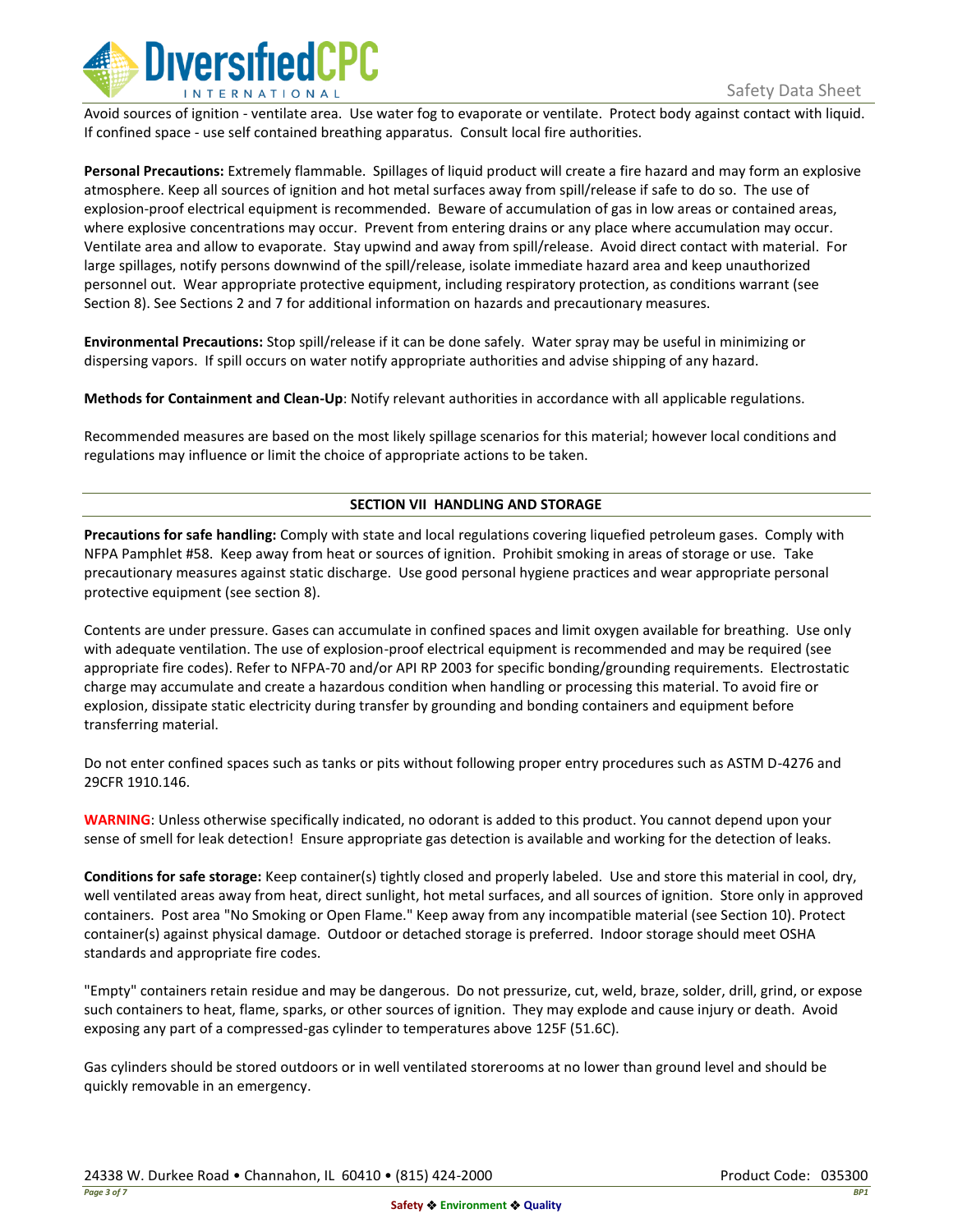

### **SECTION VIII EXPOSURE CONTROLS / PERSONAL PROTECTION**

### **Exposure Limits**

| Component                      |                                                                                                                                                                                                                                                                                                                                                                                                                                                                                                                                            | <b>ACIGH</b> | <b>ACIGH</b>      | <b>OSHA PEL</b> |                                                                                                                                                                                  |
|--------------------------------|--------------------------------------------------------------------------------------------------------------------------------------------------------------------------------------------------------------------------------------------------------------------------------------------------------------------------------------------------------------------------------------------------------------------------------------------------------------------------------------------------------------------------------------------|--------------|-------------------|-----------------|----------------------------------------------------------------------------------------------------------------------------------------------------------------------------------|
|                                |                                                                                                                                                                                                                                                                                                                                                                                                                                                                                                                                            | TLV (TWA)    | <b>TLV (STEL)</b> | (TWA)           | <b>OTHER PEL</b>                                                                                                                                                                 |
| Propane                        |                                                                                                                                                                                                                                                                                                                                                                                                                                                                                                                                            | Simple       | Simple            | 1000 ppm        |                                                                                                                                                                                  |
|                                |                                                                                                                                                                                                                                                                                                                                                                                                                                                                                                                                            | Asphyxiant   | Asphyxiant        |                 |                                                                                                                                                                                  |
| Isobutane                      |                                                                                                                                                                                                                                                                                                                                                                                                                                                                                                                                            |              | 1000 ppm          |                 |                                                                                                                                                                                  |
| n-Butane                       |                                                                                                                                                                                                                                                                                                                                                                                                                                                                                                                                            |              | 1000 ppm          |                 |                                                                                                                                                                                  |
| <b>Engineering Controls:</b>   |                                                                                                                                                                                                                                                                                                                                                                                                                                                                                                                                            |              |                   |                 | If current ventilation practices are not adequate to maintain airborne concentrations below<br>the established exposure limits, additional engineering controls may be required. |
| <b>Personal Protection:</b>    |                                                                                                                                                                                                                                                                                                                                                                                                                                                                                                                                            |              |                   |                 |                                                                                                                                                                                  |
| Eye/Face Protection:           | The use of eye protection (such as splash goggles) that meets or exceeds ANSI Z.87.1 is<br>recommended when there is potential liquid contact to the eye. Depending on conditions<br>of use, a face shield may be necessary.                                                                                                                                                                                                                                                                                                               |              |                   |                 |                                                                                                                                                                                  |
| <b>Skin Protection:</b>        | Impervious, insulated gloves recommended.                                                                                                                                                                                                                                                                                                                                                                                                                                                                                                  |              |                   |                 |                                                                                                                                                                                  |
| <b>Respiratory Protection:</b> | A NIOSH approved, self-contained breathing apparatus (SCBA) or equivalent operated in a<br>pressure demand or other positive pressure mode should be used in situations of oxygen<br>deficiency (oxygen content less than 19.5 percent), unknown exposure concentrations, or<br>situations that are immediately dangerous to life or health (IDLH).<br>A respiratory protection program that meets or is equivalent to OSHA 29 CFR 1910.134 and<br>ANSI Z88.2 should be followed whenever workplace conditions warrant a respirator's use. |              |                   |                 |                                                                                                                                                                                  |

Suggestions provided in this section for exposure control and specific types of protective equipment are based on readily available information. Users should consult with the specific manufacturer to confirm the performance of their protective equipment. Specific situations may require consultation with industrial hygiene, safety, or engineering professionals.

### **SECTION IX PHYSICAL AND CHEMICAL PROPERTIES**

| <b>Odor Threshold: No Data</b>                | <b>pH:</b> Not Applicable | <b>Appearance &amp; Odor:</b> Clear, colorless liquefied gas with sweet petroleum odor. |                                                   |
|-----------------------------------------------|---------------------------|-----------------------------------------------------------------------------------------|---------------------------------------------------|
| <b>Melting / Freezing Point:</b> No Data      |                           | Initial Boiling Point / Range: $-25.1$ TO $+31.1$ °F                                    |                                                   |
| Flash Point (Method): -156 °F (Estimated)     |                           |                                                                                         | <b>Evaporation Rate:</b> $>1$ (Ethyl Ether = 1.0) |
| Lower Explosion Limit: 1.8% (vol.) Gas in air |                           | Upper Explosion Limit: 9.5% (vol.) Gas in air                                           |                                                   |
| Vapor Pressure @ 70 °F: 70 PSIG               |                           | <b>Vapor Density (air = 1.00):</b> 1.742                                                |                                                   |
| Specific Gravity (H2O = $1.00$ ) : $0.541$    |                           | Solubility in Water @ 70 °F: 0.008%                                                     |                                                   |
| Percent Volatile by Volume: 100%              |                           | Auto-ignition temperature: No Data                                                      |                                                   |
| <b>Decomposition Data:</b> No Data            |                           | Viscosity: No Data                                                                      |                                                   |

## **SECTION X STABILITY AND REACTIVITY**

| Stable                                       |
|----------------------------------------------|
| Hazardous Polymerization: Can not occur      |
| None.                                        |
| Carbon monoxide, volatile hydrocarbon vapors |
| High heat, spark, and open flames            |
|                                              |

# **SECTION XI TOXICOLOGICAL INFORMATION**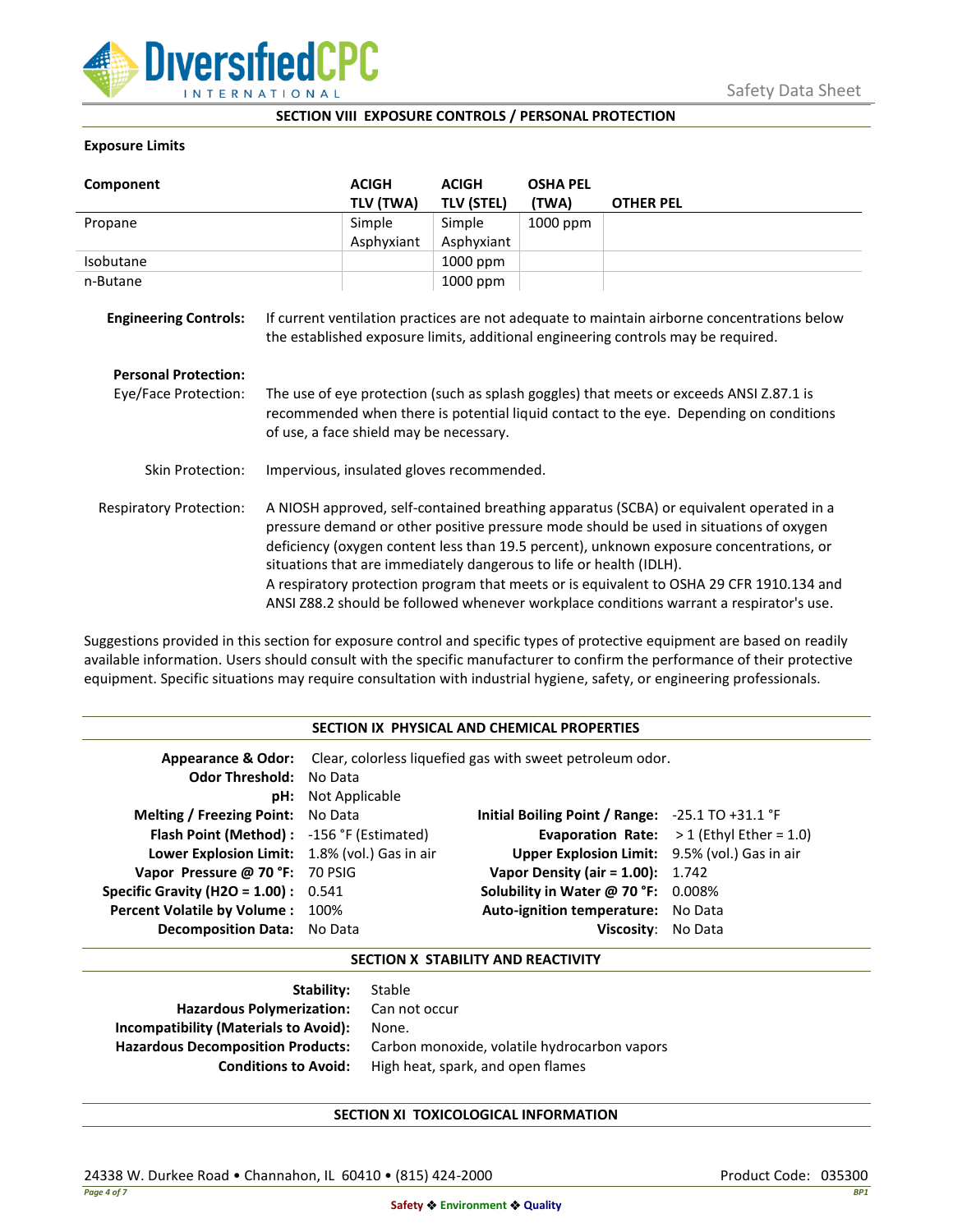

# **Effects Of Over Exposure**

**Ingestion:** Aspiration hazard!

- **Inhalation:** Inhalation of vapor may produce anesthetic effects and feeling of euphoria. Prolonged overexposure can cause rapid breathing, headache, dizziness, narcosis, unconsciousness, and death from asphyxiation, depending on concentration and time of exposure.
- **Skin Contact:** Contact with evaporating liquid can cause frostbite.

**Eye Contact:** Liquid can cause severe irritation, redness, tearing, blurred vision, and possible freeze burns.

**Specific Target Organ Toxicity (Single Exposure):** Not expected to cause organ effects from single exposure. **Specific Target Organ Toxicity (Repeated Exposure):** Not expected to cause organ effects from repeated exposure. **Carcinogenicity:** Not expected to cause cancer. This substance is not listed as a carcinogen by IARC, NTP or OSHA. **Germ Cell Mutagenicity:** Not expected to cause heritable genetic effects.

**Reproductive Toxicity:** Not expected to cause reproductive toxicity.

**Other Comments:** High concentrations may reduce the amount of oxygen available for breathing, especially in confined spaces. Hypoxia (inadequate oxygen) during pregnancy may have adverse effects on the developing fetus.

# **Information on Toxicological Effects of Components**

# **Propane**

*Target Organs:* No systemic or neurotoxic effects were noted in rats exposed to concentrations of propane as high as 12,000 ppm for 28 days.

*Reproductive Toxicity:* No adverse reproductive or developmental effects were observed in rats exposed to propane; no observed adverse effect level = 12,000 ppm.

# **n-Butane**

*Target Organs:* No systemic or neurotoxic effects were noted in rats exposed to concentrations of butane as high as 9,000 ppm for 28 days.

*Reproductive Toxicity:* No adverse reproductive or developmental effects were observed in rats exposed to butane; no observed adverse effect level = 12,000 ppm.

# **Isobutane**

*Target Organs:* No systemic or neurotoxic effects were noted in rats exposed to concentrations of isobutane as high as 9,000 ppm for 28 days.

*Reproductive Toxicity:* No adverse developmental effects were observed in rats exposed to concentrations of isobutane as high as 9000 ppm. Fertility and mating indices may have been affected at 9000 ppm but no effects were observed at 3000 ppm.

### **SECTION XII ECOLOGICAL INFORMATION**

**Toxicity:** Petroleum gases will readily evaporate from the surface and would not be expected to have significant adverse effects in the aquatic environment. Classification: No classified hazards.

**Persistence and Degradability:** The hydrocarbons in this material are expected to be inherently biodegradable. In practice, hydrocarbon gases are not likely to remain in solution long enough for biodegradation to be a significant loss process.

**Bioaccumulative Potential:** Not expected as having the potential to bioaccumulate.

**Mobility in Soil:** Due to the extreme volatility of petroleum gases, air is the only environmental compartment in which they will be found. In air, these hydrocarbons undergo photodegradation by reaction with hydroxyl radicals with half-lives ranging from 3.2 days for n-butane to 7 days for propane.

**Other Adverse Effects:** None anticipated.

### **SECTION XIII DISPOSAL INFORMATION**

### **Waste Disposal**

(1) Mechanical Recovery

24338 W. Durkee Road • Channahon, IL 60410 • (815) 424-2000 Product Code: 035300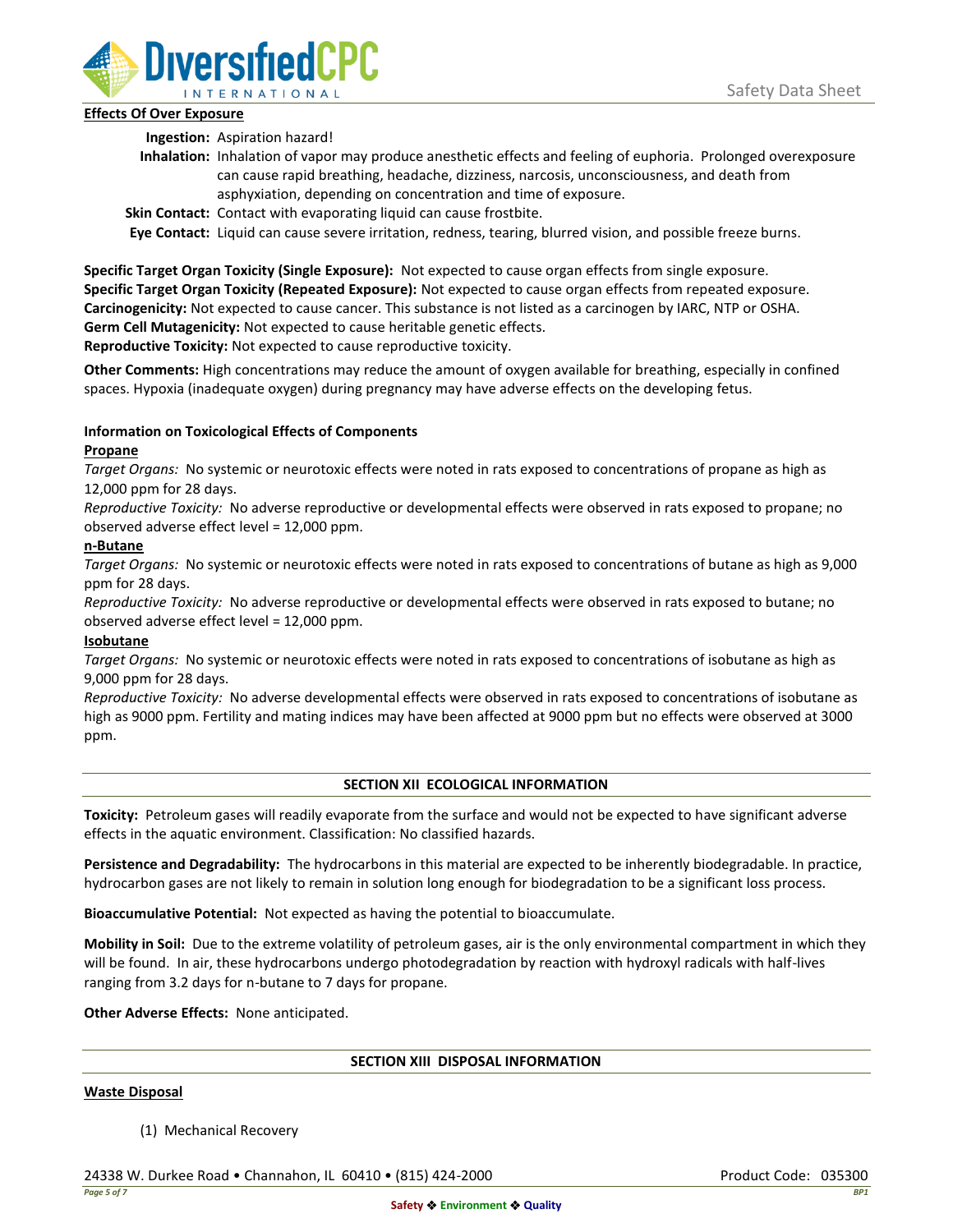

(2) Flare-Off At Safe Location (Vapors)

(3) Exhaust to Atmosphere in Safe Location (No Open Flames)

*\*\* Comply With All State and Local Regulations \*\**

### **SECTION XIV TRANSPORT INFORMATION**

### **Transport Information**

UN1075, Petroleum Gases, Liquefied , 2.1

# **SECTION XV REGULATIONS**

## **Regulatory Information**

### **Chemical Inventories**

**USA TSCA:** All components of this product are listed on the TSCA Inventory. **Europe Einecs:** All components in this product are listed on EINECS **Canada Domestic Substances List (DSL):** This product and/or all of its components are listed on the Canadian DSL. **Australia AICS:** All components of this product are listed on AICS. **Korea ECL:** All components in this product are listed on the Korean Existing Chemicals Inventory (KECI). **Japan Miti (ENCS):** All components of this product are listed on MITI.

#### **SARA Title III:**

### **CERCLA/SARA (Section 302) Extremely Hazardous Substances and TPQs (in pounds):**

This material does not contain any chemicals subject to the reporting requirements of SARA 302 and 40 CFR 372.

### **SARA (311, 312) Hazard Class:**

| Acute Health:    | Yes |
|------------------|-----|
| Chronic Health:  | No  |
| Fire Hazard:     | Yes |
| Pressure Hazard: | Yes |

**SARA (313) Chemicals:** Not listed

**California Proposition 65:** This material does not contain any chemicals which are known to the State of California to cause cancer, birth defects or other reproductive harm at concentrations that trigger the warning requirements of California Proposition 65.

## **EC Classification:**



F+ Extremely flammable

**Risk phrases:** 12 Extremely flammable.

## **Safety phrases:**

9 Keep container in a well-ventilated place.

16 Keep away from sources of ignition -No smoking.

33 Take precautionary measures against static discharges.

### **SECTION XVI OTHER INFORMATION**